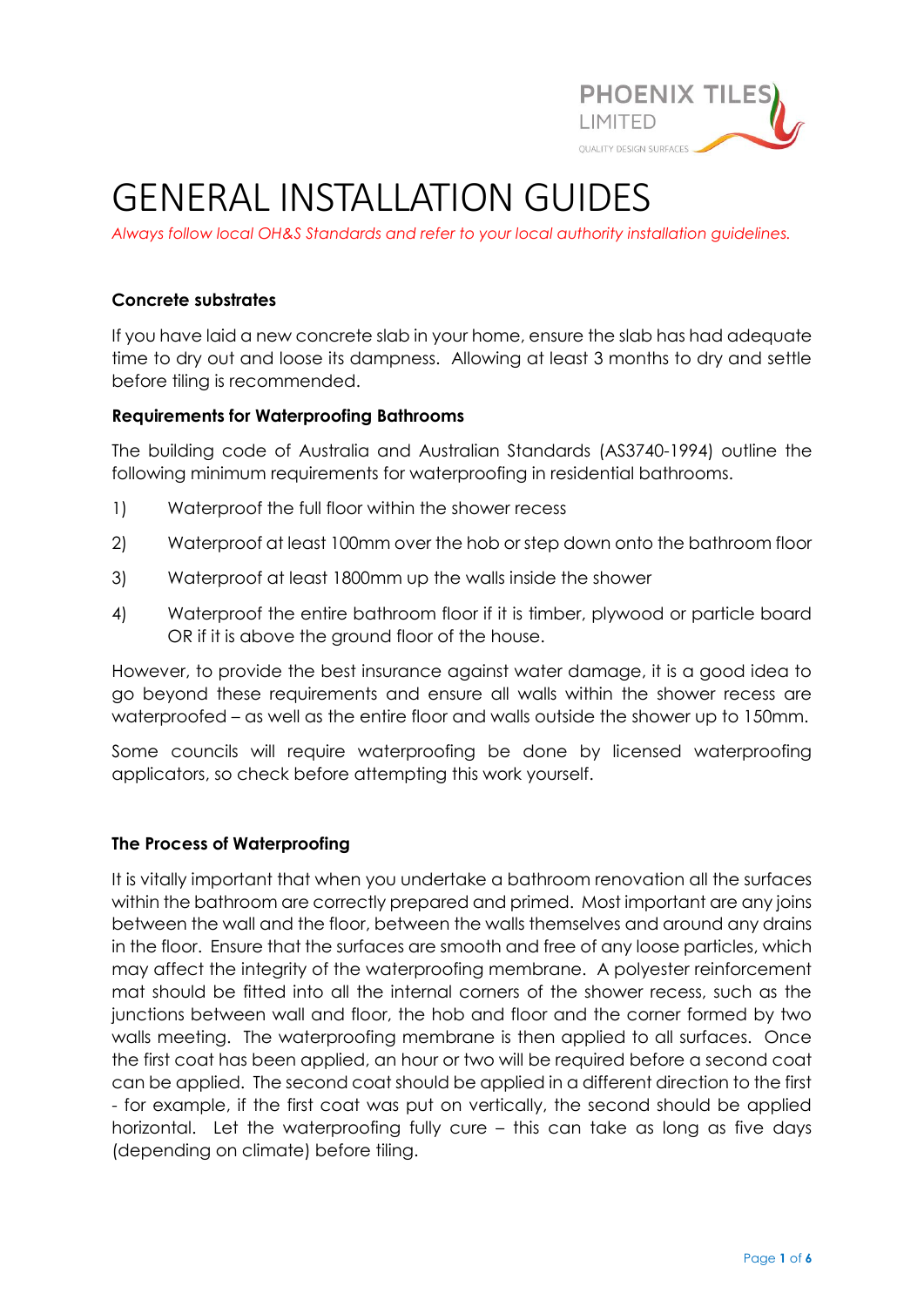

# LIVING AREA INSTALLATION GUIDE

#### **a. Concrete substrate**

- i. Concrete floor must be clean and dry
- ii. Ensure concrete surface is sound
- iii. Screed the floor to create perfect level surface as required
- iv. Apply adhesive to the floor using a notched spreader or trowel (1m2 at a time so it does not dry out)
- v. Lay tiles onto adhesive, pushing tile down till glue oozes around the sides (spaces, set out, planning)
- vi. Use tile spaces between each tile to ensure the correct grout join has been left
- vii. Remove excess adhesive and leave to dry
- viii. Remove spaces prior to grouting
- ix. Grout tiles using a grout spreader, working in a diagonal motion
- x. Wipe excess grout residue off surface with damp cloth prior to drying
- xi. Once grout dried, do a proper surface clean to ensure no excess grout has been left on the tiles.

#### **b. Timber substrate**

- i. Fix a fibro cement sheeting over floor to create a solid flat surface
- ii. Follow joints in the cement sheeting and glue fix tiles
- iii. Apply adhesive to the floor using a notched spreader or trowel (1m2 at a time so it does not dry out)
- iv. Lay tiles onto adhesive, pushing tile down till glue oozes around the sides (spaces, set out, planning)
- v. Use tile spaces between each tile to ensure the correct grout join has been left
- vi. Remove excess adhesive and leave to dry
- vii. Remove spaces prior to grouting
- viii. Grout tiles using a grout spreader, working in a diagonal motion
- ix. Wipe excess grout residue off surface with damp cloth prior to drying
- x. Once grout dried, do a proper surface clean to ensure no excess grout has been left on the tiles.

#### **c. Existing tiles substrate**

- i. Ensure existing tiles and substrate is intact, level and sound (note: if there are drumy tiles, remove and fill hole/space with screed)
- ii. Screed the floor OR clean and degrease existing tiled floor and scratch surface to create a sufficient key – especially when tiling over glazed tiles.
- iii. Apply adhesive to the floor using a notched spreader or trowel (1m2 at a time so it does not dry out)
- iv. Lay tiles onto adhesive, pushing tile down till glue oozes around the sides (spaces, set out, planning)
- v. Use tile spaces between each tile to ensure the correct grout join has been left
- vi. Remove excess adhesive and leave to dry
- vii. Remove spaces prior to grouting
- viii. Grout tiles using a grout spreader, working in a diagonal motion
- ix. Wipe excess grout residue off surface with damp cloth prior to drying
- x. Once grout dried, do a proper surface clean to ensure no excess grout has been left on the tiles.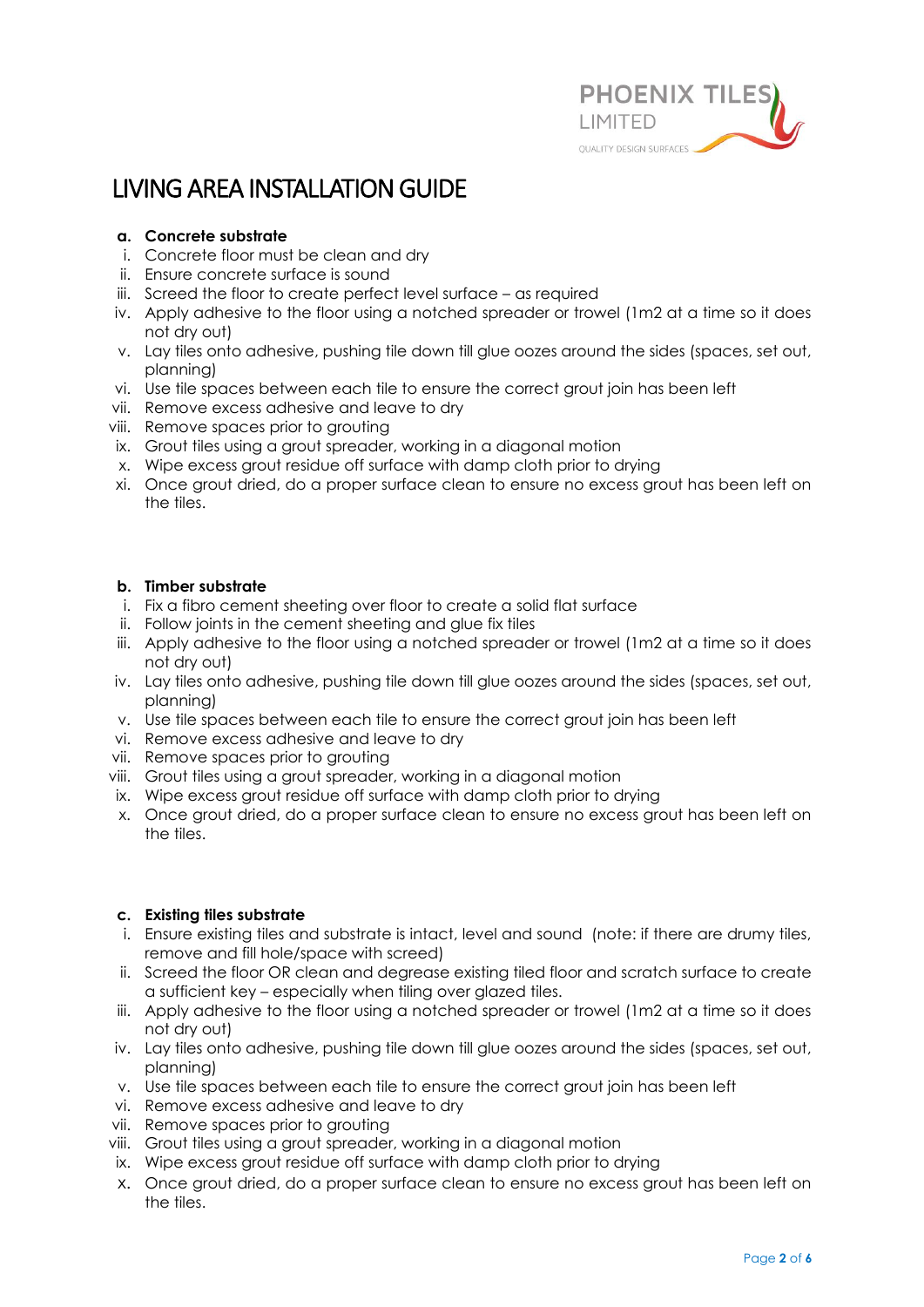

## BATHROOM FLOOR INSTALLATION GUIDE

### **Bathroom Floors**

It is best to tile the floor after bath, vanities, toliet etc have been removed. This way, any cut edges can be hidden under the bathroom fixtures and if removal of any fixture takes place in the future – the floor is not missing any tiles. Bathrooms are considered a wet area in the house and it is important that such area is waterproofed - to reduce the risk of dampness, water leaks and condensation. Waterproofing is done before any tiling or installation of fittings, but after the walls and floors have been thoroughly prepared.

#### **a. Concrete substrate**

- i. Concrete floor must be clean and dry
- ii. Ensure concrete surface is sound
- iii. Waterproof as required
- iv. Screed the floor to create perfect level surface as required
- v. Apply adhesive to the floor using a notched spreader or trowel (1m2 at a time so it does not dry out)
- vi. Lay tiles onto adhesive, pushing tile down till glue oozes around the sides (spaces, set out, planning)
- vii. Use tile spaces between each tile to ensure the correct grout join has been left
- viii. Remove excess adhesive and leave to dry
- ix. Remove spaces prior to grouting
- x. Grout tiles using a grout spreader, working in a diagonal motion
- xi. Wipe excess grout residue off surface with damp cloth prior to drying
- xii. Once grout dried, do a proper surface clean to ensure no excess grout has been left on the tiles.

#### **b. Timber substrate**

- i. Fix a fibro cement sheeting over floor to create a solid flat surface
- ii. Follow joints in the cement sheeting and glue fix tiles
- iii. Waterproof as required
- iv. Apply adhesive to the floor using a notched spreader or trowel (1m2 at a time so it does not dry out)
- v. Lay tiles onto adhesive, pushing tile down till glue oozes around the sides (spaces, set out, planning)
- vi. Use tile spaces between each tile to ensure the correct grout join has been left
- vii. Remove excess adhesive and leave to dry
- viii. Remove spaces prior to grouting
- ix. Grout tiles using a grout spreader, working in a diagonal motion
- x. Wipe excess grout residue off surface with damp cloth prior to drying
- xi. Once grout dried, do a proper surface clean to ensure no excess grout has been left on the tiles.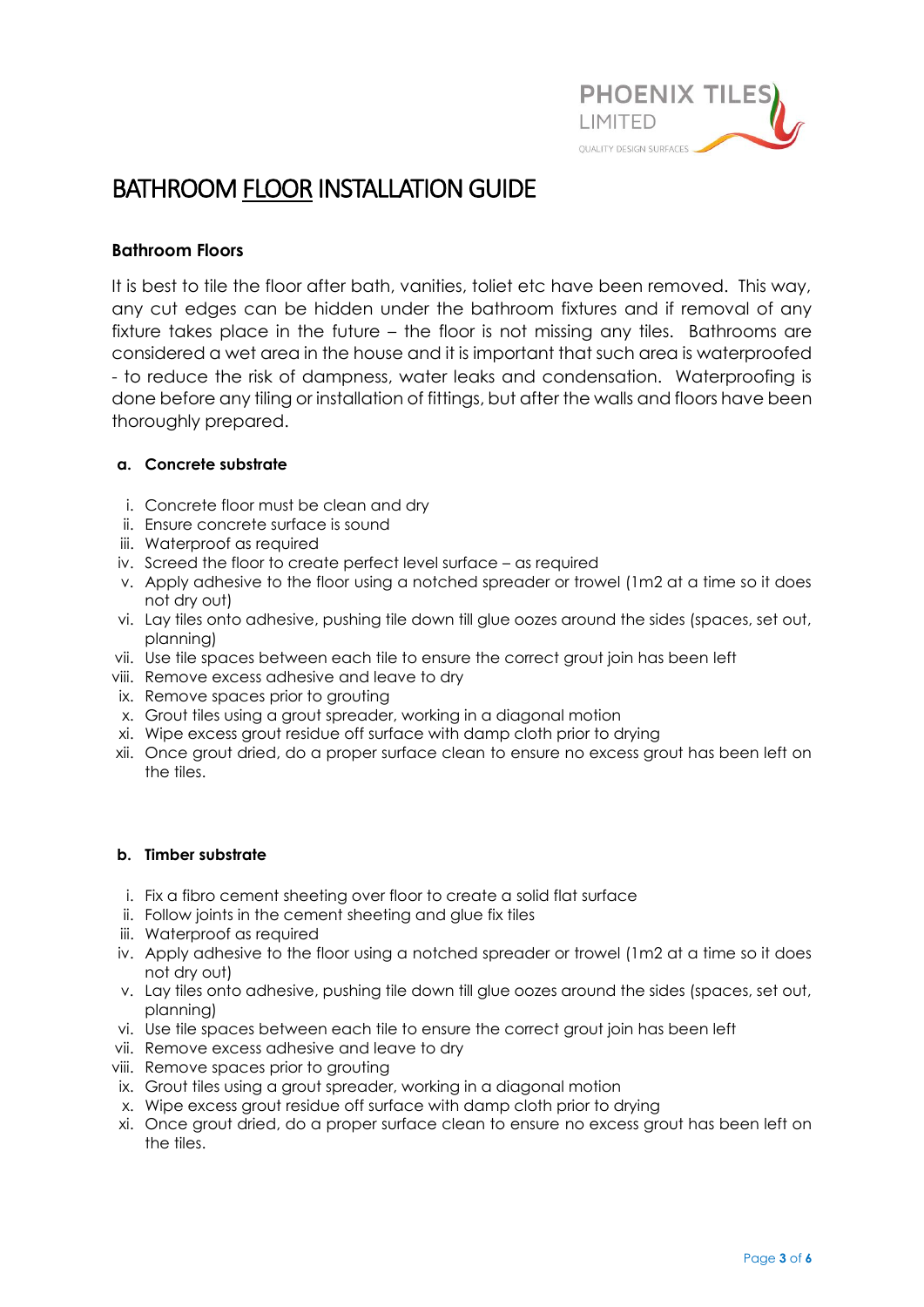

## BATHROOM FLOOR INSTALLATION GUIDE….. *Continued*

#### **c. Existing tiles substrate**

- i. Ensure existing tiles and substrate is intact, level and sound (note: if there are drumy tiles, remove and fill hole/space with screed)
- ii. If the existing waterproof membrane has been compromised then this must be repaired.
- iii. Screed the floor OR clean and degrease existing tiled floor and scratch surface to create a sufficient key – especially when tiling over glazed tiles.
- iv. Apply adhesive to the floor using a notched spreader or trowel (1m2 at a time so it does not dry out)
- v. Lay tiles onto adhesive, pushing tile down till glue oozes around the sides (spaces, set out, planning)
- vi. Use tile spaces between each tile to ensure the correct grout join has been left
- vii. Remove excess adhesive and leave to dry
- viii. Remove spaces prior to grouting
- ix. Grout tiles using a grout spreader, working in a diagonal motion
- x. Wipe excess grout residue off surface with damp cloth prior to drying
- xi. Once grout dried, do a proper surface clean to ensure no excess grout has been left on the tiles.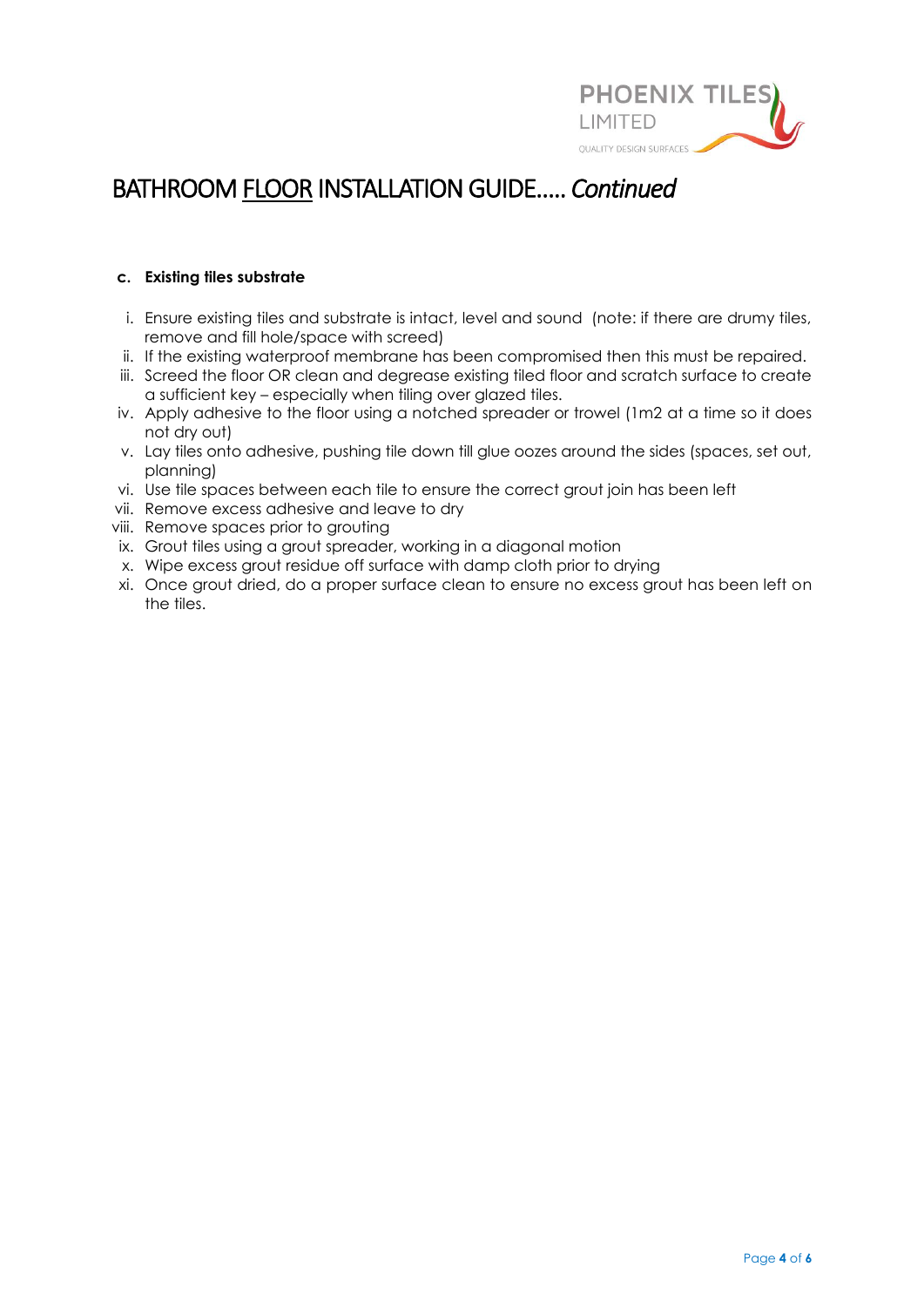

# BATHROOM WALL INSTALLATION GUIDE

#### **a. Concrete substrate**

- i. Concrete wall must be clean and dry
- ii. Ensure concrete surface is sound
- iii. Waterproof as required
- iv. Screed the wall to create perfect level surface as required
- v. Apply adhesive to the wall using a notched spreader or trowel (1m2 at a time so it does not dry out)
- vi. Lay tiles onto adhesive, pushing tile down till glue oozes around the sides (spaces, set out, planning)
- vii. Use tile spaces between each tile to ensure the correct grout join has been left
- viii. Remove excess adhesive and leave to dry
- ix. Remove spaces prior to grouting
- x. Grout tiles using a grout spreader, working in a diagonal motion
- xi. Wipe excess grout residue off surface with damp cloth prior to drying
- xii. Once grout dried, do a proper surface clean to ensure no excess grout has been left on the tiles.

#### **b. Timber substrate**

- i. Fix a fibro cement sheeting over wall to create a solid flat surface
- ii. Follow joints in the cement sheeting and glue fix tiles
- iii. Waterproof as required
- iv. Apply adhesive to the wall using a notched spreader or trowel (1m2 at a time so it does not dry out)
- v. Lay tiles onto adhesive, pushing tile down till glue oozes around the sides (spaces, set out, planning)
- vi. Use tile spaces between each tile to ensure the correct grout join has been left
- vii. Remove excess adhesive and leave to dry
- viii. Remove spaces prior to grouting
- ix. Grout tiles using a grout spreader, working in a diagonal motion
- x. Wipe excess grout residue off surface with damp cloth prior to drying
- xi. Once grout dried, do a proper surface clean to ensure no excess grout has been left on the tiles.

#### **c. Existing tiles substrate**

- i. Ensure existing tiles and substrate is intact, level and sound (note: if there are drumy tiles, remove and fill hole/space with screed)
- ii. If the existing waterproof membrane has been compromised then this must be repaired.
- iii. Screed the wall OR clean and degrease existing tiled floor and scratch surface to create a sufficient key – especially when tiling over glazed tiles.
- iv. Apply adhesive to the wall using a notched spreader or trowel (1m2 at a time so it does not dry out)
- v. Lay tiles onto adhesive, pushing tile down till glue oozes around the sides (spaces, set out, planning)
- vi. Use tile spaces between each tile to ensure the correct grout join has been left
- vii. Remove excess adhesive and leave to dry
- viii. Remove spaces prior to grouting
- ix. Grout tiles using a grout spreader, working in a diagonal motion
- x. Wipe excess grout residue off surface with damp cloth prior to drying
- xi. Once grout dried, do a proper surface clean to ensure no excess grout has been left on the tiles.